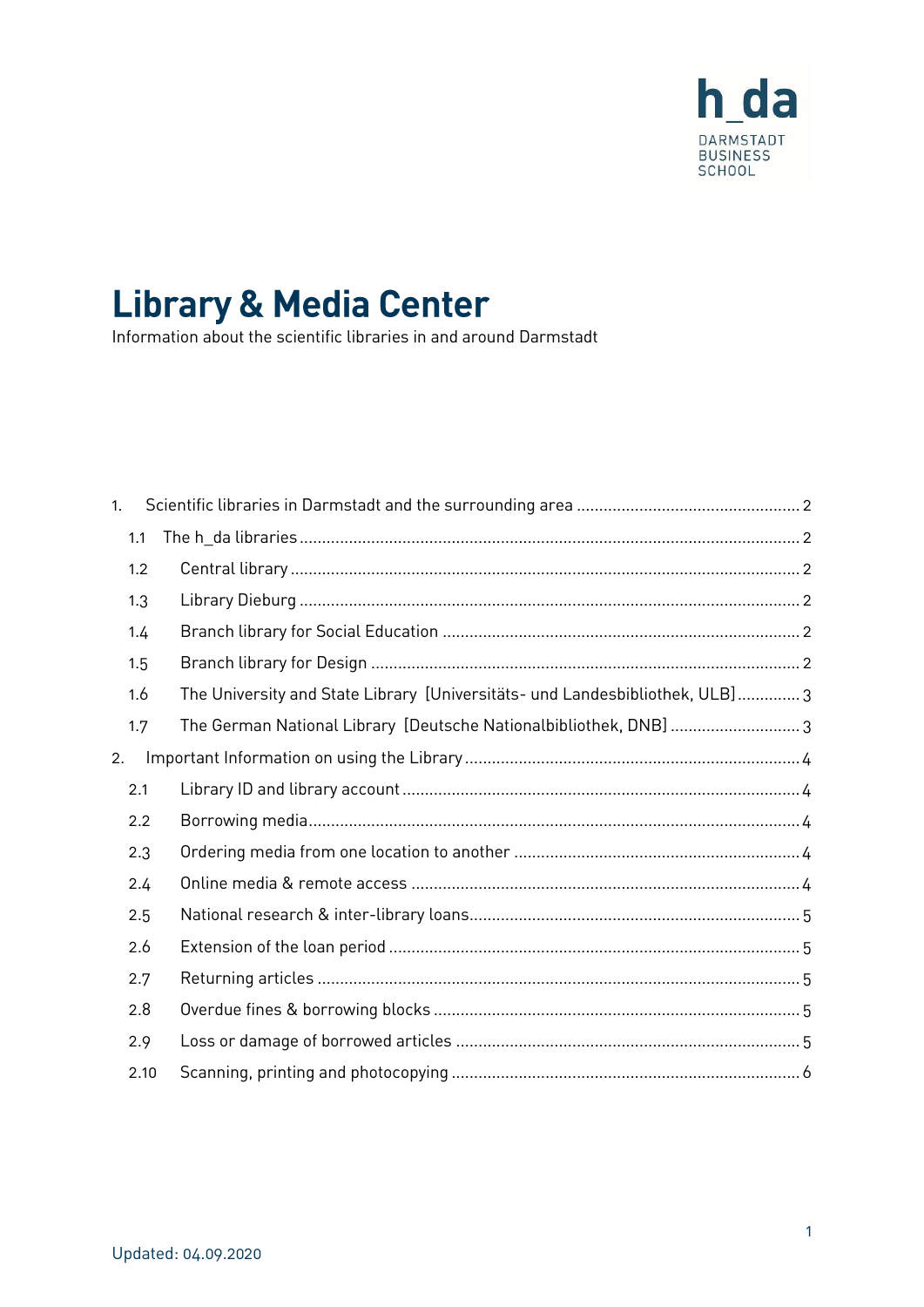

### <span id="page-1-0"></span>1. Scientific libraries in Darmstadt and the surrounding area

As a student you often have to refer to books and other resources/media from the library. In addition to the library of the Darmstadt University of Applied Sciences, you can also make use of the University and State Library of the State of Hessen, located in Darmstadt and the German National Library in Frankfurt.

We have summarised all the key contact data and website links of these libraries for you. In the second section you can also find further information about using the h\_da library.

#### <span id="page-1-1"></span>The h da libraries  $1.1$

The libraries of h da are spread across several locations, which are affiliated to the sites of specialist faculties. The central location is on the main campus on Schöfferstraße in Darmstadt. The following link takes you to the website of the library of h da: [https://bib.h](https://bib.h-da.de/)[da.de/](https://bib.h-da.de/)

You can find the opening hours and further information about the sites at the following link: <https://bib.h-da.de/ueber-uns/standorte-und-oeffnungszeiten/>

### <span id="page-1-2"></span>1.2 Central library

Schöfferstraße 8, 64295 Darmstadt, HDA Building D10, 1st floor Telephone: +49 6151 16-38781 Email: [info.bib@h-da.de](javascript:linkTo_UnCryptMailto() <https://bib.h-da.de/>

In addition to the lending of media, the central library also has learning rooms (for individual and group work), which can be used by students.

# <span id="page-1-3"></span>1.3 Library Dieburg

Max-Planck-Straße 2, 64807 Dieburg, HDA Building F25 Telephone: +49 6151 16-39369

## <span id="page-1-4"></span>1.4 Branch library for Social Education

Adelungstraße 51, 64283 Darmstadt, HDA Building E10, Room 10 Telephone: +49 6151 16-38696

### <span id="page-1-5"></span>1.5 Branch library for Design

Olbrichweg 10, 64287 Darmstadt, HDA Building E1, Room o.12N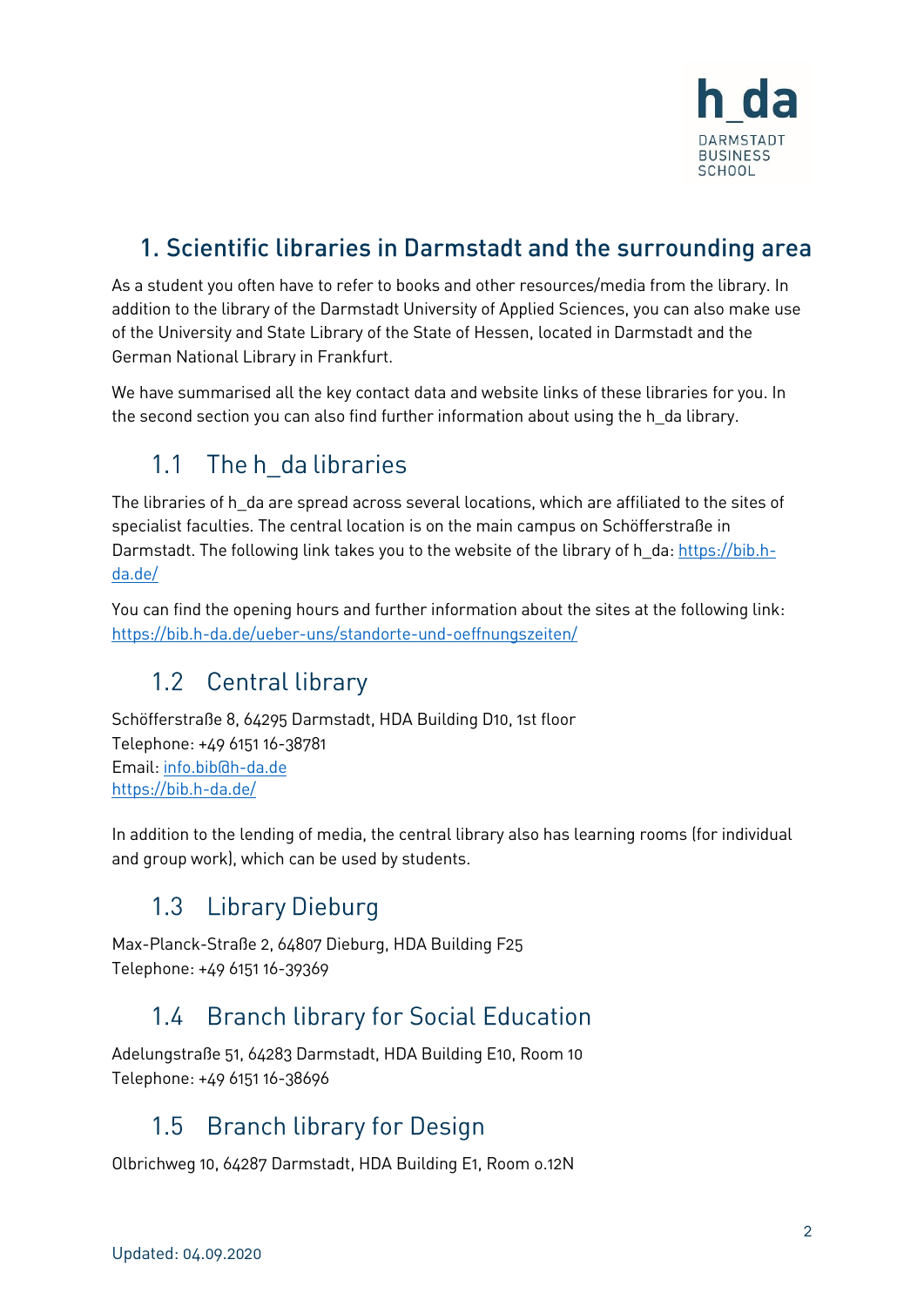

<span id="page-2-0"></span>Telephone: +49 6151 16-38334

## 1.6 The University and State Library [Universitäts- und Landesbibliothek, ULB]

Magdalenenstraße 8, 64289 Darmstadt Telephone - Office: +49 6151 16-76200 Telephone - Service and Information: +49 6151 16-76210 Website:<https://www.ulb.tu-darmstadt.de/service/start/index.de.jsp> Link to the contact form: [https://www.ulb.tu](https://www.ulb.tu-darmstadt.de/kontakt/kontaktformular/info_at_formular.de.jsp)[darmstadt.de/kontakt/kontaktformular/info\\_at\\_formular.de.jsp](https://www.ulb.tu-darmstadt.de/kontakt/kontaktformular/info_at_formular.de.jsp)

As a student you can have a free account set up and a free ULB card issued. Further information about applying for registration can be found at the following link: [https://www.ulb.tu](https://www.ulb.tu-darmstadt.de/service/bibliotheksausweis_1/bibliotheksausweis/ulb_anmeldung.de.jsp)[darmstadt.de/service/bibliotheksausweis\\_1/bibliotheksausweis/ulb\\_anmeldung.de.jsp](https://www.ulb.tu-darmstadt.de/service/bibliotheksausweis_1/bibliotheksausweis/ulb_anmeldung.de.jsp)

The University and State Library also has libraries at different locations, like the h\_da library. At the following link you can find all the sites of the ULB as well as details about arrival and parking: [https://www.ulb.tu-darmstadt.de/kontakt/lage/orientierung\\_1.de.jsp](https://www.ulb.tu-darmstadt.de/kontakt/lage/orientierung_1.de.jsp)

# <span id="page-2-1"></span>1.7 The German National Library [Deutsche Nationalbibliothek, DNB]

Adickesallee 1, 60322 Frankfurt am Main Telephone: + 49 69 1525-0 Email: [info-f@dnb.de](mailto:info-f@dnb.de) Homepage[: https://www.dnb.de/DE/Home/home\\_node.html](https://www.dnb.de/DE/Home/home_node.html)

As a student you can have a free DNB (German National Library) account set up. At the following link you can find all the services available to you free of charge, as soon as you have created a user account: [https://portal.dnb.de/myAccount/info.htm.](https://portal.dnb.de/myAccount/info.htm) You can find the registration form [here](https://portal.dnb.de/myAccount/register.htm?method=showRegisterFormExtern&view=redirect%3A%2FmyAccount%2Fregister.htm&dodServiceUrl=https%3A%2F%2Fportal.dnb.de%2Fdod).

The German National Library has two locations. One is in Frankfurt am Main, as stated above, and therefore close to the Darmstadt University of Applied Sciences. The second location is in Leipzig. Further information about the locations and the German National Library can be found at this link[: https://www.dnb.de/DE/Ueber-uns/ueberUns\\_node.html.](https://www.dnb.de/DE/Ueber-uns/ueberUns_node.html)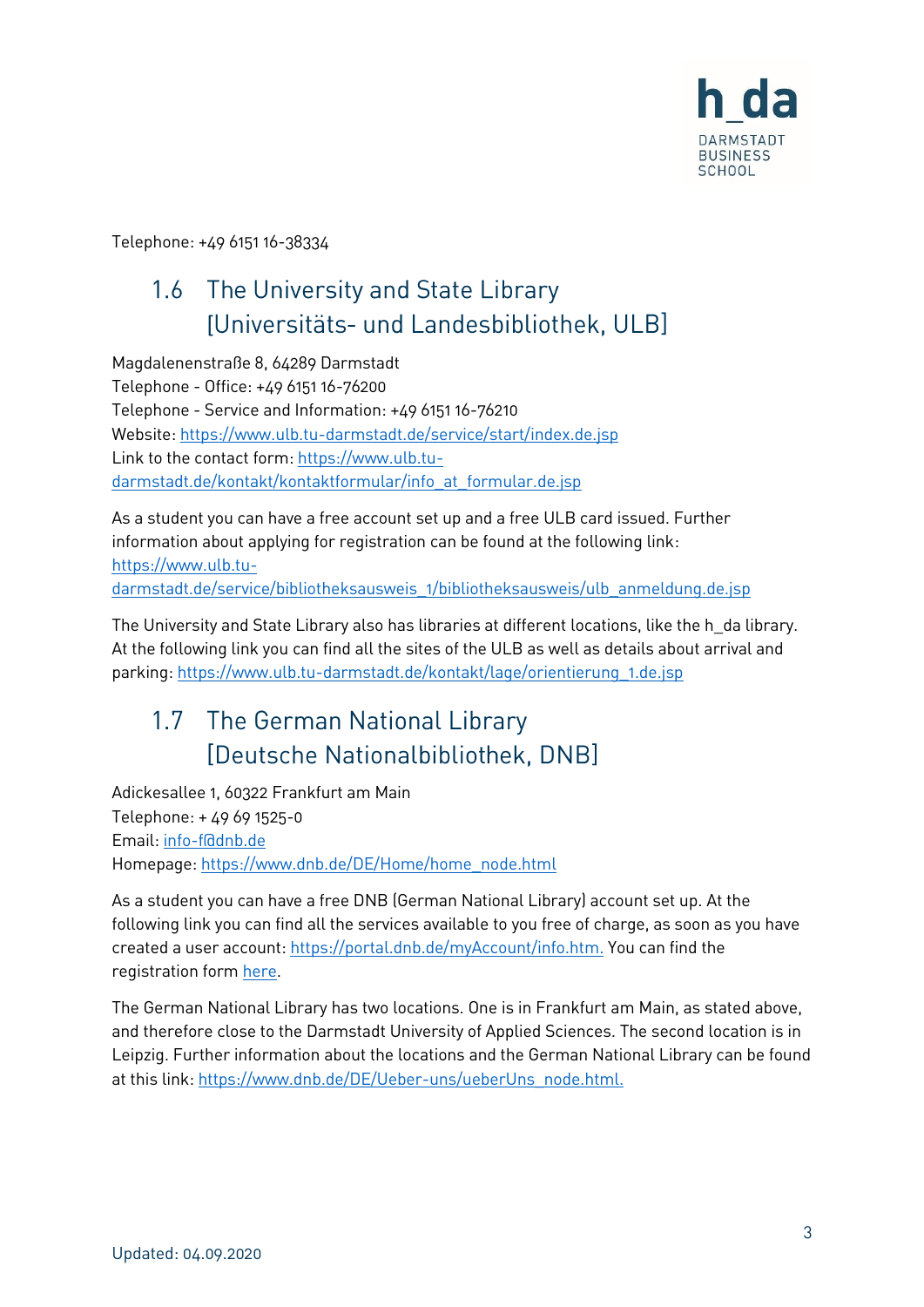

### <span id="page-3-0"></span>2. Important Information on using the Library

#### <span id="page-3-1"></span>Library ID and library account 2.1

The library of the Darmstadt University of Applied Sciences is open to all h\_da members as well as to anyone who is interested in using it. Holders of a Campus Card will be able to have it activated to function as a library card, while all other users will receive a separate library card. Once your ID has been activated, you will automatically receive an online library account.

You can find all information about the creation, management and cancellation of your library card and your library account here: [https://bib.h-da.de/services/unsere-services/anmeldung](https://bib.h-da.de/services/unsere-services/anmeldung-ausweis-konto/)[ausweis-konto/](https://bib.h-da.de/services/unsere-services/anmeldung-ausweis-konto/)

### <span id="page-3-2"></span>2.2 Borrowing media

You can borrow all media available using your library card. The amount of media which each user can borrow is limited. The amount of time an article can be borrowed is also limited. Students who are writing their thesis can apply for a special borrowing period to take out the media they require for a longer timeframe. If an article you wish to borrow has already been taken out, you can reserve it.

You can find more precise information about borrowing, the loan period, special loan periods and reservations at the library, as well as the application forms for special loan periods and reserving an article here: [https://bib.h-da.de/services/unsere-services/ausleihe-leihfristen](https://bib.h-da.de/services/unsere-services/ausleihe-leihfristen-vormerkung/)[vormerkung/](https://bib.h-da.de/services/unsere-services/ausleihe-leihfristen-vormerkung/)

## <span id="page-3-3"></span>2.3 Ordering media from one location to another

Media can be ordered from one location to another. To do so, you just have to fill out an online form of the library. Ordering an article from one location to another requires a valid library card.

You can find the form and further information here[: https://bib.h-da.de/services/unsere](https://bib.h-da.de/services/unsere-services/bestellung-zwischen-standorten/)[services/bestellung-zwischen-standorten/](https://bib.h-da.de/services/unsere-services/bestellung-zwischen-standorten/)

## <span id="page-3-4"></span>2.4 Online media & remote access

The library of the Darmstadt University of Applied Sciences also has online media in addition to printed media. This covers electronic magazine, databases, eBooks and national licences. Further information about online media and access to it can be found via the following link: <https://bib.h-da.de/recherche/e-medien/>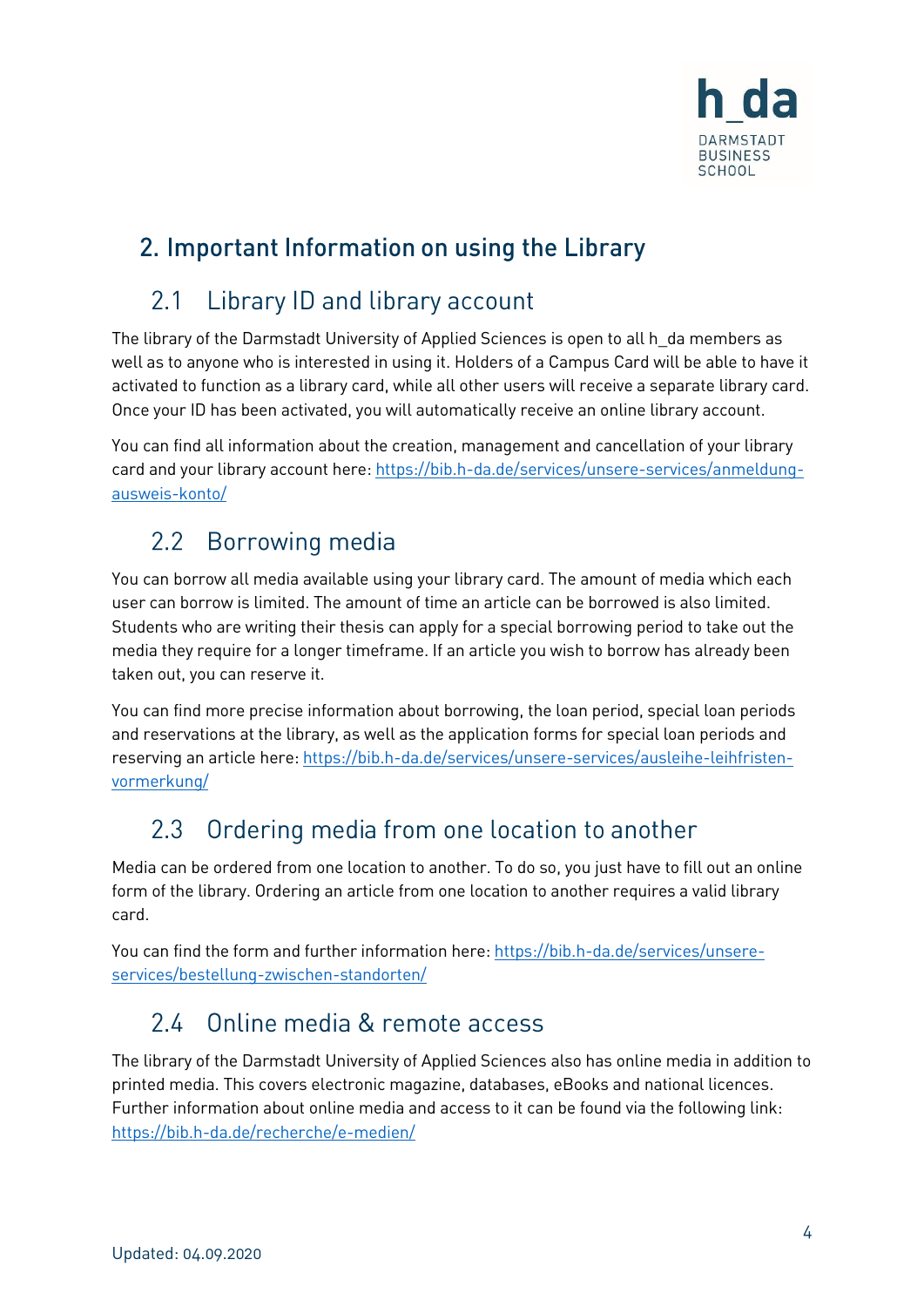

As a user, you are able to access the digital information resources of the University library online. The University library recommends two ways of access, either via the authentication service Shibboleth or via a proxy server. Information about remote access and specific instructions for both forms of access can be found via the following link[: https://bib.h](https://bib.h-da.de/recherche/e-medien/fernzugriff/)[da.de/recherche/e-medien/fernzugriff/.](https://bib.h-da.de/recherche/e-medien/fernzugriff/) If you have any questions on that, please do not hesitate to contact the library staff.

#### <span id="page-4-0"></span>National research & inter-library loans  $2.5$

You can search the library resources of several libraries for a particular article using various databases or catalogues. If you have a ULB (University and State Library) user account, you can obtain these articles at a reasonable price as an inter-library loan. In general, it is also possible to use a document delivery service, although this is more expensive. An overview of the most important catalogues and notes on inter-library loans can be found via the following link: [https://bib.h-da.de/recherche/ueberregionale-recherche/.](https://bib.h-da.de/recherche/ueberregionale-recherche/)

# <span id="page-4-1"></span>2.6 Extension of the loan period

Borrowed media can be extended, if the article has not already been reserved by another user. The loan period can be extended on site, by phone, by email or via an online account.

Further information about the extension of the loan period can be found via the following link: <https://bib.h-da.de/services/unsere-services/verlaengerung-mahnung-rueckgabe/>

# <span id="page-4-2"></span>2.7 Returning articles

All borrowed media must be returned or extended within the loan period. The media should be returned to the location it was borrowed from. To return media outside of the library's opening hours there is a returns container by the entrance of all locations.

#### <span id="page-4-3"></span> $2.8$ Overdue fines & borrowing blocks

If you do not manage to return one or more borrowed articles on time, you will be charged overdue fines. If an article is not returned after several reminders, or if reminders are sent for several articles at once, you will not be allowed to borrow any more articles until you return the article in question.

## <span id="page-4-4"></span>2.9 Loss or damage of borrowed articles

If you have lost or damaged one of the articles you have borrowed, you are obliged to provide a replacement or compensation. In this case, please contact the library staff so that the further procedure can be discussed in detail with you.